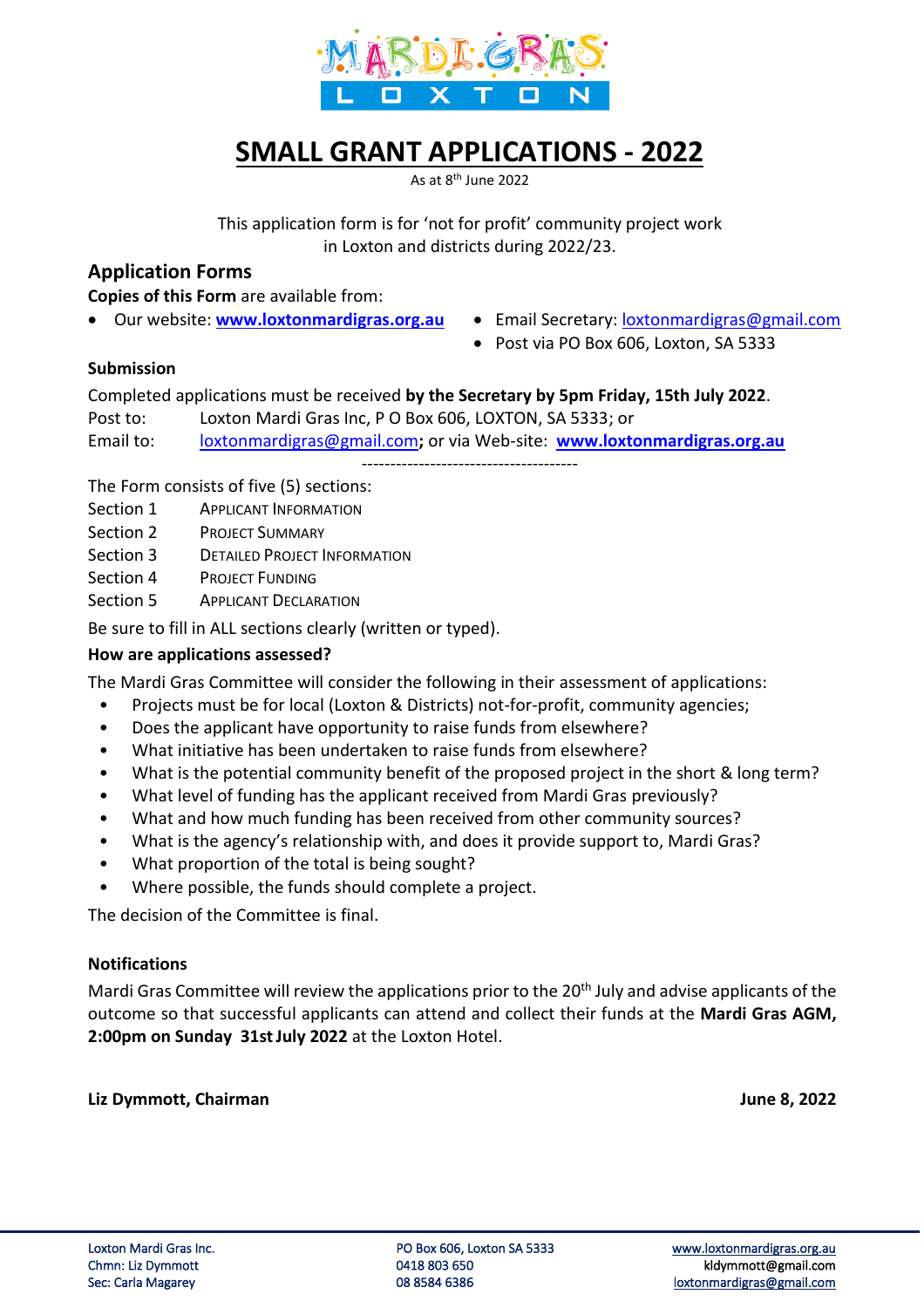

## **SECTION 1 - APPLICANT INFORMATION**

| Name of your Organisation/Agency/Club                                                         |            |            |                |
|-----------------------------------------------------------------------------------------------|------------|------------|----------------|
|                                                                                               |            |            |                |
| Contact Name (for this application): Contact Management Contact Name (for this application):  |            |            |                |
|                                                                                               |            |            |                |
|                                                                                               |            |            |                |
|                                                                                               |            |            |                |
| What is the main purpose and/or activity of your Organisation/Agency/Club?                    |            |            |                |
|                                                                                               |            |            |                |
|                                                                                               |            |            |                |
| Registered as Not-for-Profit with the ACNC? (circle one)                                      | <b>YES</b> | <b>NO</b>  | <b>PENDING</b> |
| Registered as Charitable with the ACNC? (circle one)                                          | <b>YES</b> | <b>NO</b>  | <b>PENDING</b> |
| Is your organisation incorporated? (circle one)                                               | <b>YES</b> | <b>NO</b>  | <b>PENDING</b> |
|                                                                                               |            |            |                |
| Public Liability Insurance (or other as relevant sufficient for the project)                  | <b>YES</b> | <b>NO</b>  | <b>PENDING</b> |
| Have you previously received funding from Mardi Gras? (circle one)                            |            | <b>YES</b> | <b>NO</b>      |
|                                                                                               |            |            |                |
| How will your organisation support the ongoing success of Loyton Mardi Gras Leg provide Mardi |            |            |                |

**How will your organisation support the ongoing success of Loxton Mardi Gras?** (eg. provide Mardi Gras committee member(s), enter a parade float, nominate and support an Ambassador entrant, support and/or cater for Mardi Gras fundraising events, support or provide other fundraising, event participation, etc)

\_\_\_\_\_\_\_\_\_\_\_\_\_\_\_\_\_\_\_\_\_\_\_\_\_\_\_\_\_\_\_\_\_\_\_\_\_\_\_\_\_\_\_\_\_\_\_\_\_\_\_\_\_\_\_\_\_\_\_\_\_\_\_\_\_\_\_\_\_\_\_\_\_\_\_\_\_\_\_\_\_\_\_\_\_\_\_

\_\_\_\_\_\_\_\_\_\_\_\_\_\_\_\_\_\_\_\_\_\_\_\_\_\_\_\_\_\_\_\_\_\_\_\_\_\_\_\_\_\_\_\_\_\_\_\_\_\_\_\_\_\_\_\_\_\_\_\_\_\_\_\_\_\_\_\_\_\_\_\_\_\_\_\_\_\_\_\_\_\_\_\_\_\_\_

\_\_\_\_\_\_\_\_\_\_\_\_\_\_\_\_\_\_\_\_\_\_\_\_\_\_\_\_\_\_\_\_\_\_\_\_\_\_\_\_\_\_\_\_\_\_\_\_\_\_\_\_\_\_\_\_\_\_\_\_\_\_\_\_\_\_\_\_\_\_\_\_\_\_\_\_\_\_\_\_\_\_\_\_\_\_\_

\_\_\_\_\_\_\_\_\_\_\_\_\_\_\_\_\_\_\_\_\_\_\_\_\_\_\_\_\_\_\_\_\_\_\_\_\_\_\_\_\_\_\_\_\_\_\_\_\_\_\_\_\_\_\_\_\_\_\_\_\_\_\_\_\_\_\_\_\_\_\_\_\_\_\_\_\_\_\_\_\_\_\_\_\_\_\_

\_\_\_\_\_\_\_\_\_\_\_\_\_\_\_\_\_\_\_\_\_\_\_\_\_\_\_\_\_\_\_\_\_\_\_\_\_\_\_\_\_\_\_\_\_\_\_\_\_\_\_\_\_\_\_\_\_\_\_\_\_\_\_\_\_\_\_\_\_\_\_\_\_\_\_\_\_\_\_\_\_\_\_\_\_\_\_

\_\_\_\_\_\_\_\_\_\_\_\_\_\_\_\_\_\_\_\_\_\_\_\_\_\_\_\_\_\_\_\_\_\_\_\_\_\_\_\_\_\_\_\_\_\_\_\_\_\_\_\_\_\_\_\_\_\_\_\_\_\_\_\_\_\_\_\_\_\_\_\_\_\_\_\_\_\_\_\_\_\_\_\_\_\_\_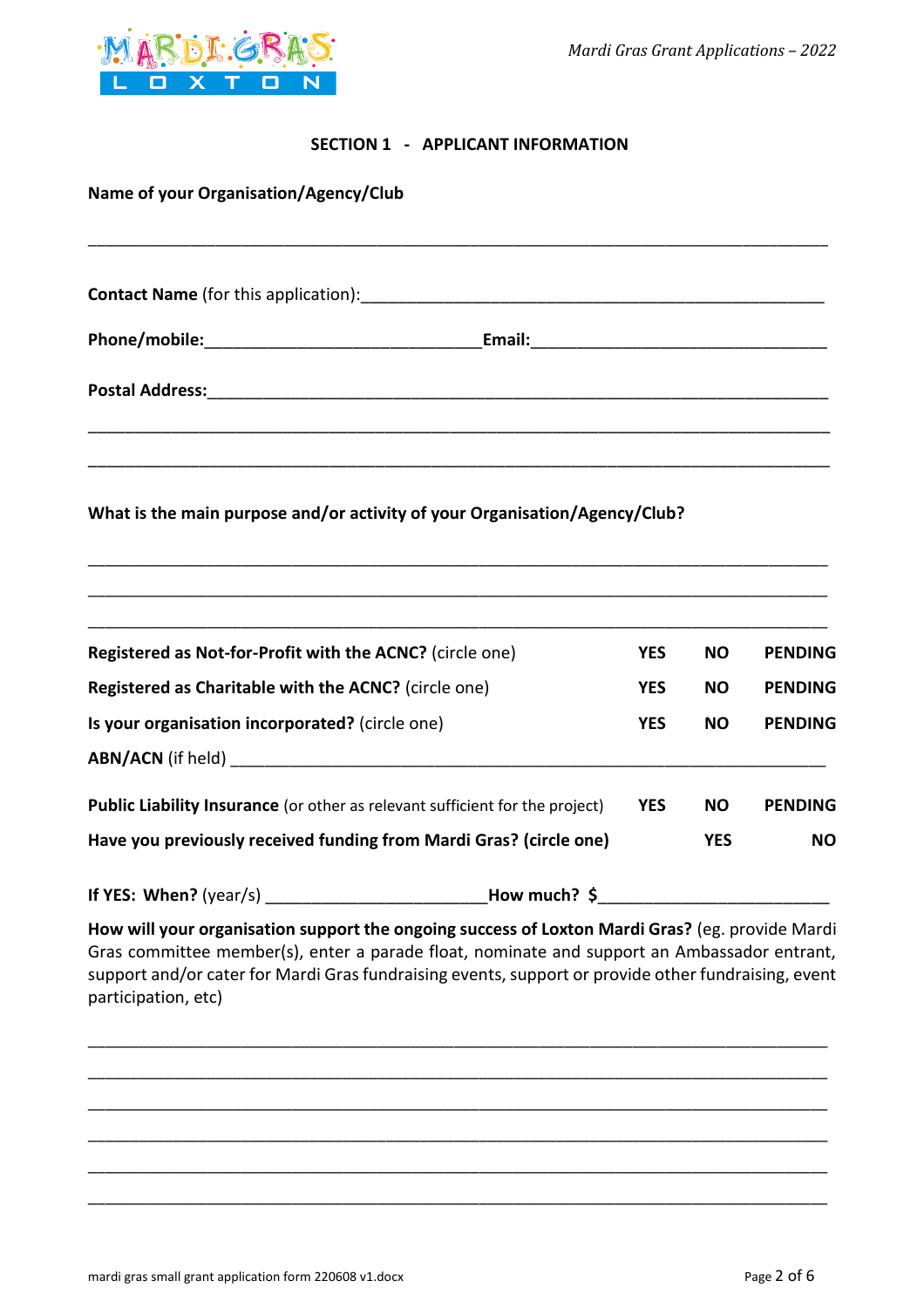



| <b>SECTION 2</b> | <b>PROJECT SUMMARY</b> |
|------------------|------------------------|
|------------------|------------------------|

| Project summary or description (no more than 150 words)                                                            |                                                                                                                                                                                                                                                                                                                                                     |
|--------------------------------------------------------------------------------------------------------------------|-----------------------------------------------------------------------------------------------------------------------------------------------------------------------------------------------------------------------------------------------------------------------------------------------------------------------------------------------------|
|                                                                                                                    |                                                                                                                                                                                                                                                                                                                                                     |
| <u> 1989 - Jan James James James James James James James James James James James James James James James James</u> |                                                                                                                                                                                                                                                                                                                                                     |
| ,我们就会在这里的人,我们就会在这里的人,我们就会在这里,我们就会在这里,我们就会在这里,我们就会在这里,我们就会在这里,我们就会在这里,我们就会在这里,我们就                                   |                                                                                                                                                                                                                                                                                                                                                     |
|                                                                                                                    |                                                                                                                                                                                                                                                                                                                                                     |
|                                                                                                                    |                                                                                                                                                                                                                                                                                                                                                     |
|                                                                                                                    |                                                                                                                                                                                                                                                                                                                                                     |
|                                                                                                                    |                                                                                                                                                                                                                                                                                                                                                     |
|                                                                                                                    |                                                                                                                                                                                                                                                                                                                                                     |
| Total cost of this project:                                                                                        | $\begin{picture}(20,10) \put(0,0){\line(1,0){10}} \put(15,0){\line(1,0){10}} \put(15,0){\line(1,0){10}} \put(15,0){\line(1,0){10}} \put(15,0){\line(1,0){10}} \put(15,0){\line(1,0){10}} \put(15,0){\line(1,0){10}} \put(15,0){\line(1,0){10}} \put(15,0){\line(1,0){10}} \put(15,0){\line(1,0){10}} \put(15,0){\line(1,0){10}} \put(15,0){\line(1$ |
|                                                                                                                    |                                                                                                                                                                                                                                                                                                                                                     |
| What funds do you already have for this project?:                                                                  |                                                                                                                                                                                                                                                                                                                                                     |
| Total funding requested from Loxton Mardi Gras Inc:                                                                | $\frac{1}{2}$                                                                                                                                                                                                                                                                                                                                       |
| What other sources are you pursuing to fund this project?                                                          |                                                                                                                                                                                                                                                                                                                                                     |
|                                                                                                                    |                                                                                                                                                                                                                                                                                                                                                     |
|                                                                                                                    |                                                                                                                                                                                                                                                                                                                                                     |
| 3.                                                                                                                 |                                                                                                                                                                                                                                                                                                                                                     |

# **Notes**

- 1. The information you provide may be made available for public use by us to promote the activities of Mardi Gras. Such use would normally be to publicize the community value and outcomes of your project.
- 2. If funding is granted, you will be required to provide progress reports on your project when requested by Loxton Mardi Gras Inc including a final report to our AGM when your project is completed.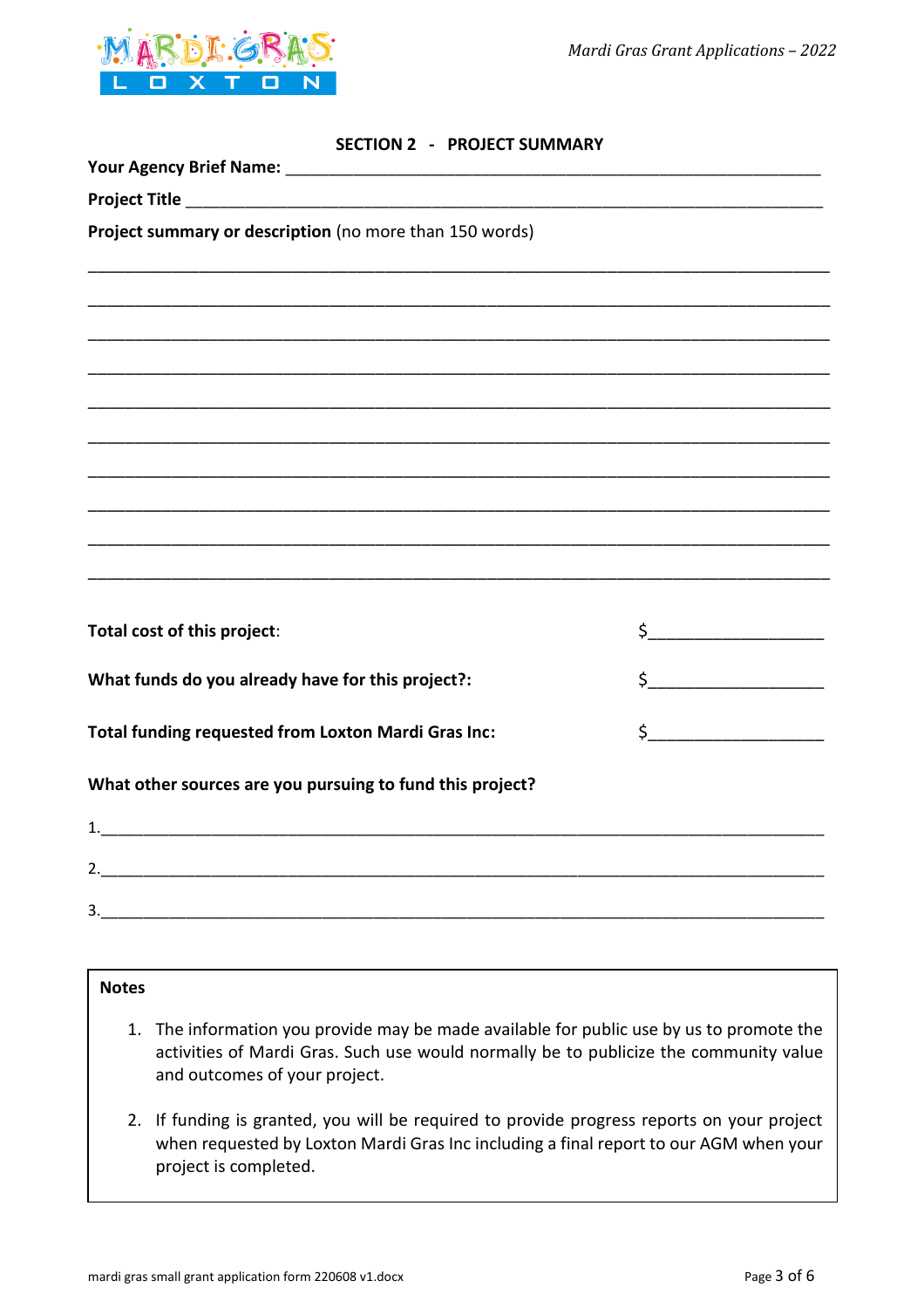

#### **SECTION 3 - DETAILED PROJECT INFORMATION**

| Proposed Milestones and Dates (where applicable): |                                                             |  |  |
|---------------------------------------------------|-------------------------------------------------------------|--|--|
| 1.                                                | <u> 1989 - Johann Stoff, amerikansk politiker (d. 1989)</u> |  |  |
| 2.                                                |                                                             |  |  |
|                                                   |                                                             |  |  |
| 3.                                                |                                                             |  |  |
| 4.                                                |                                                             |  |  |
|                                                   |                                                             |  |  |

Benefits: Detail the objectives and expected outcomes of this project including ongoing community or district benefit. What difference will this project make to the community?

Impact: What would be the result if Mardi Gras funding is not granted for this project? (eg benefits lost to the community or to your organisation).

Approvals: Please provide details of any Government (Local, State or Federal) or private approvals required prior to commencement.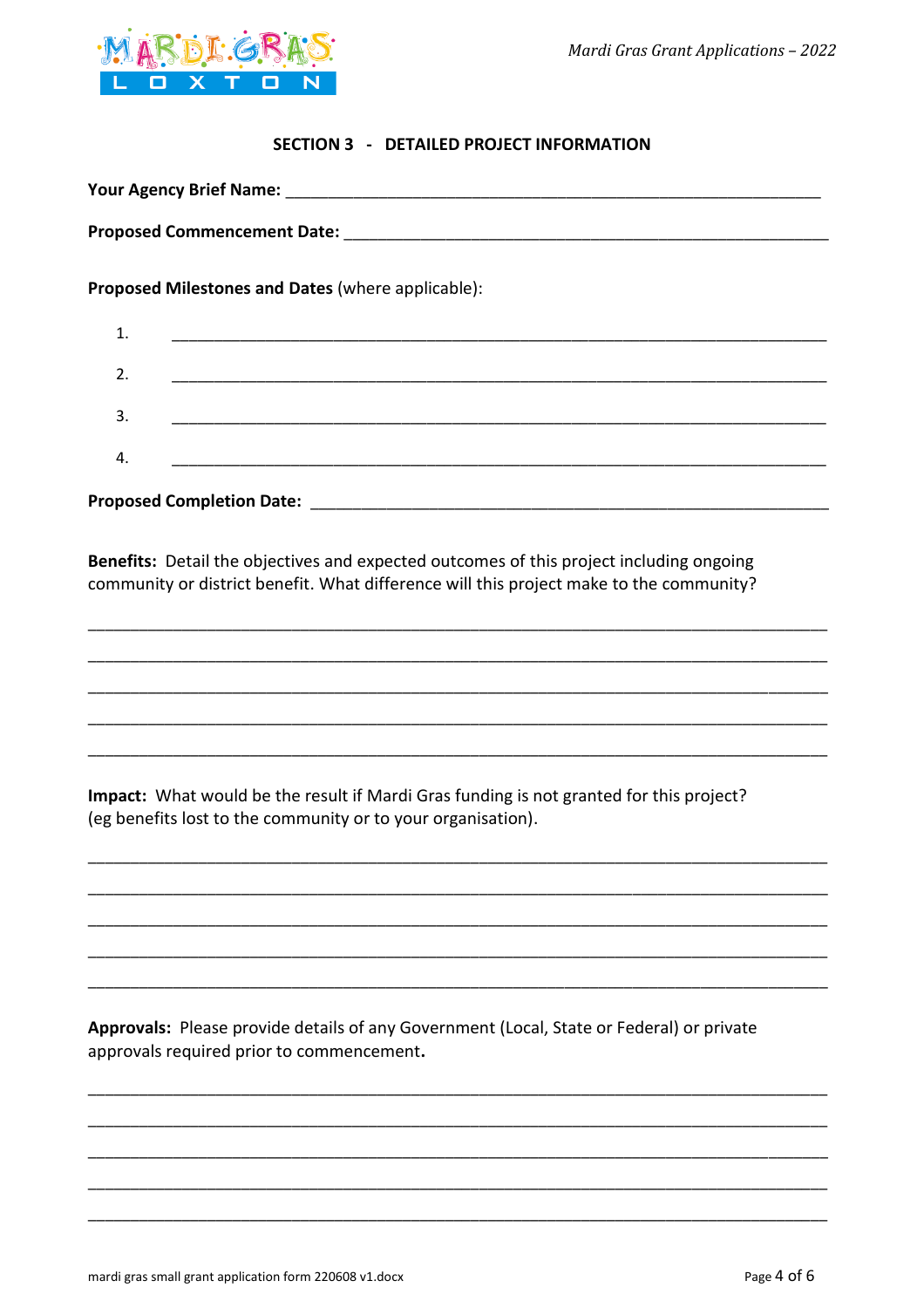

#### **SECTION 4 - PROJECT FUNDING**

|         | <b>Project Costings</b>                                                                                                                                                                                                       |  |            |                  |
|---------|-------------------------------------------------------------------------------------------------------------------------------------------------------------------------------------------------------------------------------|--|------------|------------------|
| a.      | <b>Total Project Cost:</b>                                                                                                                                                                                                    |  |            |                  |
| b.      | Funds and in-kind costs committed by your organisation:                                                                                                                                                                       |  |            | $b. \S$          |
| c.      | Funds committed from other sources:                                                                                                                                                                                           |  |            |                  |
| d.      | Total funds already sourced b+c:                                                                                                                                                                                              |  |            | $d. \S$          |
| e.      | Gap $a-(b+c)$                                                                                                                                                                                                                 |  |            | e. $\frac{1}{2}$ |
| f.      | Funding Requested from Mardi Gras:                                                                                                                                                                                            |  |            |                  |
| g.      | Gap if Mardi Gras approves 100% of request e-f                                                                                                                                                                                |  |            | $g.$ \$          |
|         | If the figure at g. above is greater than zero, you are going to need additional funding. What is                                                                                                                             |  |            |                  |
|         | your strategy to obtain this?                                                                                                                                                                                                 |  |            |                  |
|         |                                                                                                                                                                                                                               |  |            |                  |
|         |                                                                                                                                                                                                                               |  |            |                  |
|         |                                                                                                                                                                                                                               |  |            |                  |
|         | <b>Budget Details</b>                                                                                                                                                                                                         |  |            |                  |
|         | Will this project require ongoing funding to sustain it? (circle one)                                                                                                                                                         |  | <b>YES</b> | NO.              |
| If YES: |                                                                                                                                                                                                                               |  |            |                  |
|         |                                                                                                                                                                                                                               |  |            |                  |
|         |                                                                                                                                                                                                                               |  |            |                  |
|         | For how long? The contract of the contract of the contract of the contract of the contract of the contract of the contract of the contract of the contract of the contract of the contract of the contract of the contract of |  |            |                  |
|         | How do you propose to meet the cost of sustaining the project or to keep it operational?                                                                                                                                      |  |            |                  |
|         |                                                                                                                                                                                                                               |  |            |                  |
|         | <u> 1989 - Johann Stoff, amerikansk politiker (d. 1989)</u>                                                                                                                                                                   |  |            |                  |
|         |                                                                                                                                                                                                                               |  |            |                  |
|         |                                                                                                                                                                                                                               |  |            |                  |
|         | Do you expect this project to eventually become self-sufficient?                                                                                                                                                              |  | <b>YES</b> | <b>NO</b>        |
| Ιf      |                                                                                                                                                                                                                               |  |            |                  |
|         |                                                                                                                                                                                                                               |  |            |                  |
|         |                                                                                                                                                                                                                               |  |            |                  |